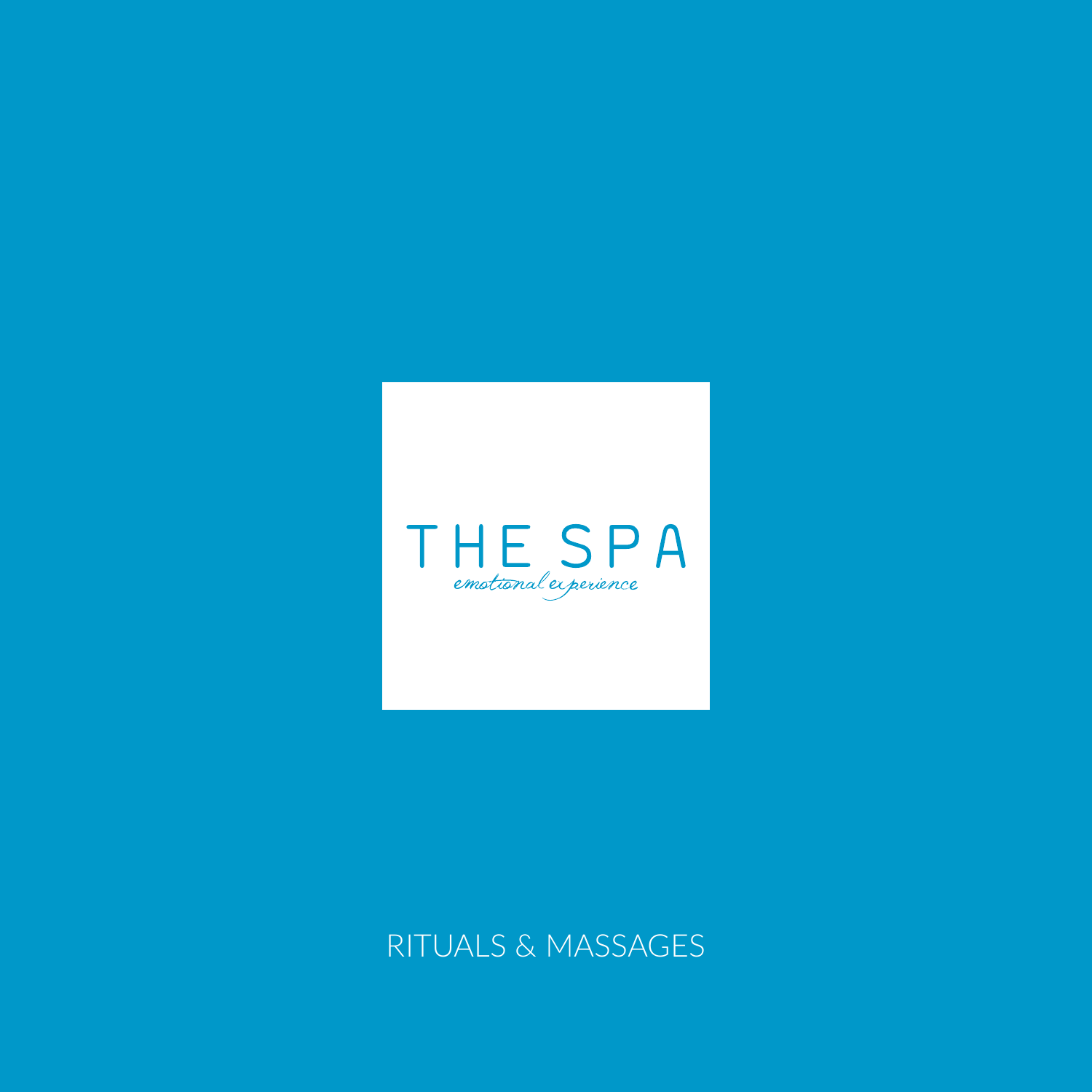#### Rilassante con olio Mei *Relaxing massage with Mei Oil*

Ricco di oli essenziali. Riduce la pressione sanguigna, gli stati d'ansia e i livelli di stress. Stimola la produzione di endorfine, migliorando l'umore.

Rich in essential oils. It reduces blood pressure, anxiety and stress levels. It stimulates the production of endorphins, thus lifting the spirit.

25 min / 50 min €35 / €65

# Back & Neck *Back & Neck*

Testa, collo, spalle e schiena possono finalmente distendersi e ritrovare vitalità con questo massaggio decontratturante e defaticante.

Head, neck, shoulders and back can finally unwind and rediscover their vitality with this relaxing and stretching massage.

25 min / 50 min €35 / €70

## Candle Massage *Candle Massage*

Massaggio rilassante eseguito con una candela i cui burri vegetali, profumati dagli oli essenziali, si sciolgono e regalano un concentrato di benessere per corpo

25 min / 50 min €35 / €70









E SPA È APERTA TUTTI I GIORNI<br>Spa is open every day THE SPA È APERTA TUTTI I GIORNI *The Spa is open every day*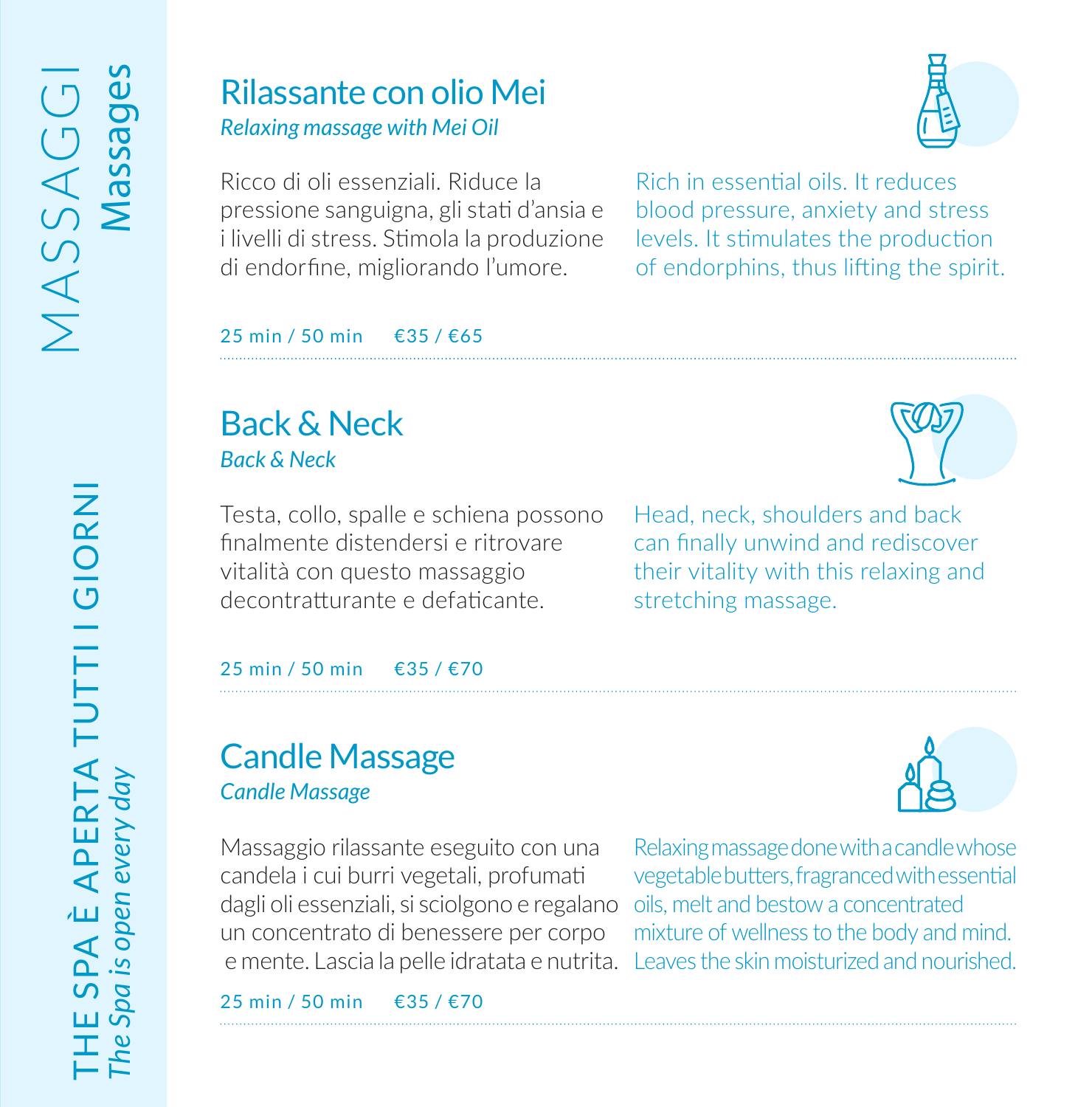# Rituale Mei Spa Exclusive Dolce Vita *Ritual Mei Spa Exclusive Dolce Vita*



Scrub Dolce Vita ai micro cristalli di zucchero calibrati, massaggio elasticizzante con olio Balance a base di agrumi, applicazione della crema setificante e illuminante Sweet Orange.

Dolce Vita scrub with calibrated sugar microcrystals, followed by a massage to improve elasticity with citrus-based Balance oil and an application of Sweet Orange cream for a luminous silk effect.

50 min €80

# Rituale Mei Spa Exclusive Sotto Sale *Ritual Mei Spa Exclusive Salt Therapy*



Rituale al sale marino di Sicilia con oli essenziali di Menta Piperita e Mentuccia ed estratti vegetali di Tè Verde e Ginseng. Azione anti-stress, tonificante e rassodante.

Sicilian sea salt ritual with wild Piedmont Peppermint, lesser calamint essential oils, and Green Tea and Ginseng plant extracts. Anti-stress, invigorating and firming effect.

50 min €80

## Rituale Persian Rose Body & Face *Ritual Persian Rose Body & Face*



Trattamento viso e corpo con 8 prodotti naturali Mei all'olio essenziale di Rosa Persiana dell'Iran. Effetto vellutante e illuminante.

Body and face ritual, with 8 natural Mei products from precious Iranian Persian Roses. Luminous silk effect.

90 min €110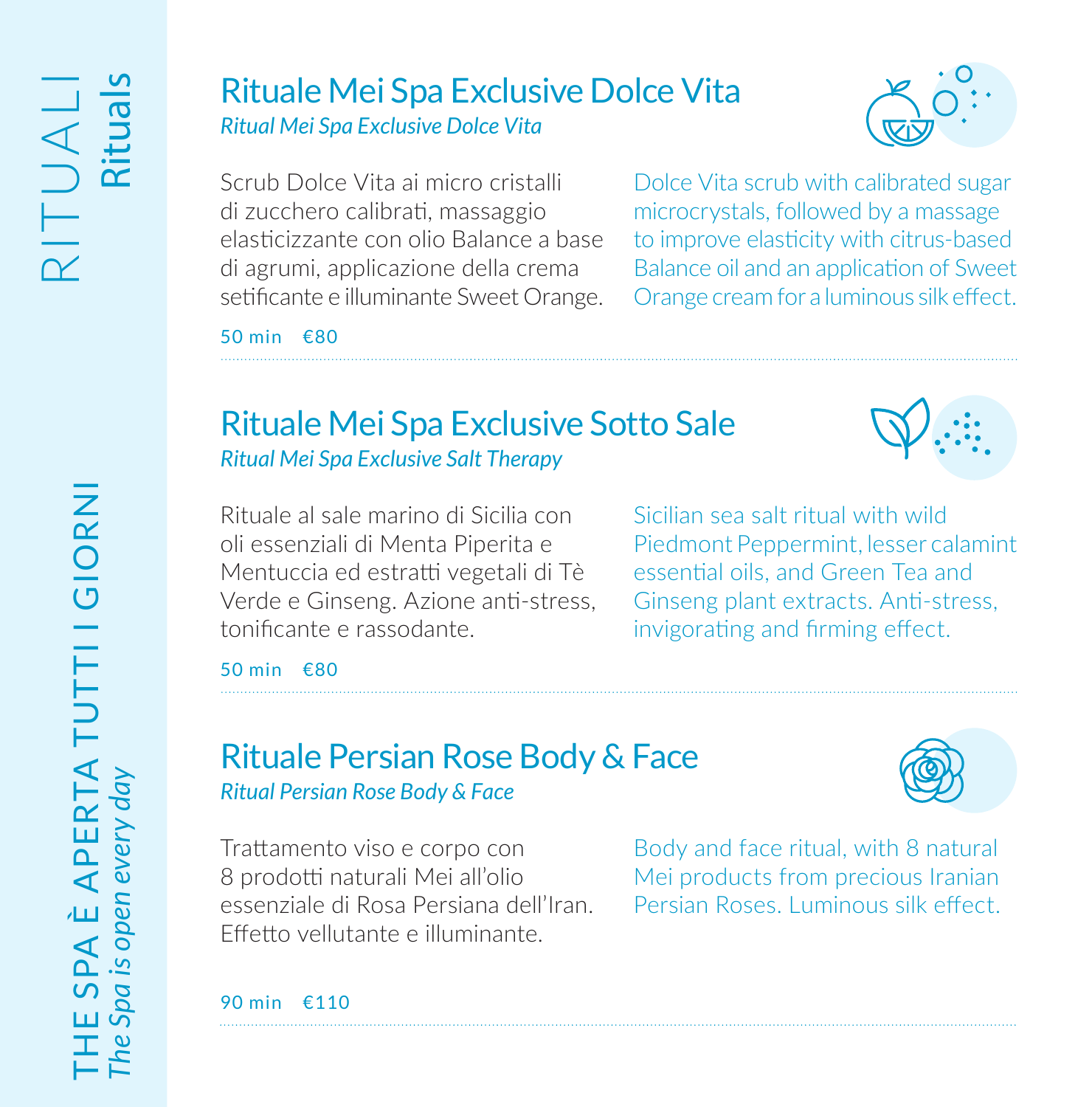#### Rituale Acqua *Ritual Water*



Percorso Acqua con l'accogliente vasca Jacuzzi, la sauna finlandese e le dolci coccole del bagno turco e delle docce emozionali.

The big Jacuzzi bath welcomes you, while the heat of the Finnish sauna and of the Turkish bath gently cuddle you.

90 min € 32 (dal lunedì al venerdì - from Monday to Friday) € 40 (sabato e domenica - Saturday and Sunday)

Kit THE SPA incluso THE SPA Kit is included

# Rituale Luce *Ritual Light*

Rituale ambientato nel nostro Hammam. Il delicato scrub, effettuato con prodotti naturali e preziosi oli essenziali, purifica la pelle, rendendola immediatamente luminosa e vellutata. This ritual takes place in our Hammam. The gentle scrub, using natural products and seasonal aromas, purifies the skin, bestowing an instant glow and velvety soft feel.

€10

## Rituale Vis à vis *Ritual Vis à vis*

Maschera all'argilla verde per un delicato gommage al viso. Dona un'incantevole sensazione di freschezza.



A green clay mask for a delicate face gommage: it provides a wonderful sensation of freshness.

€10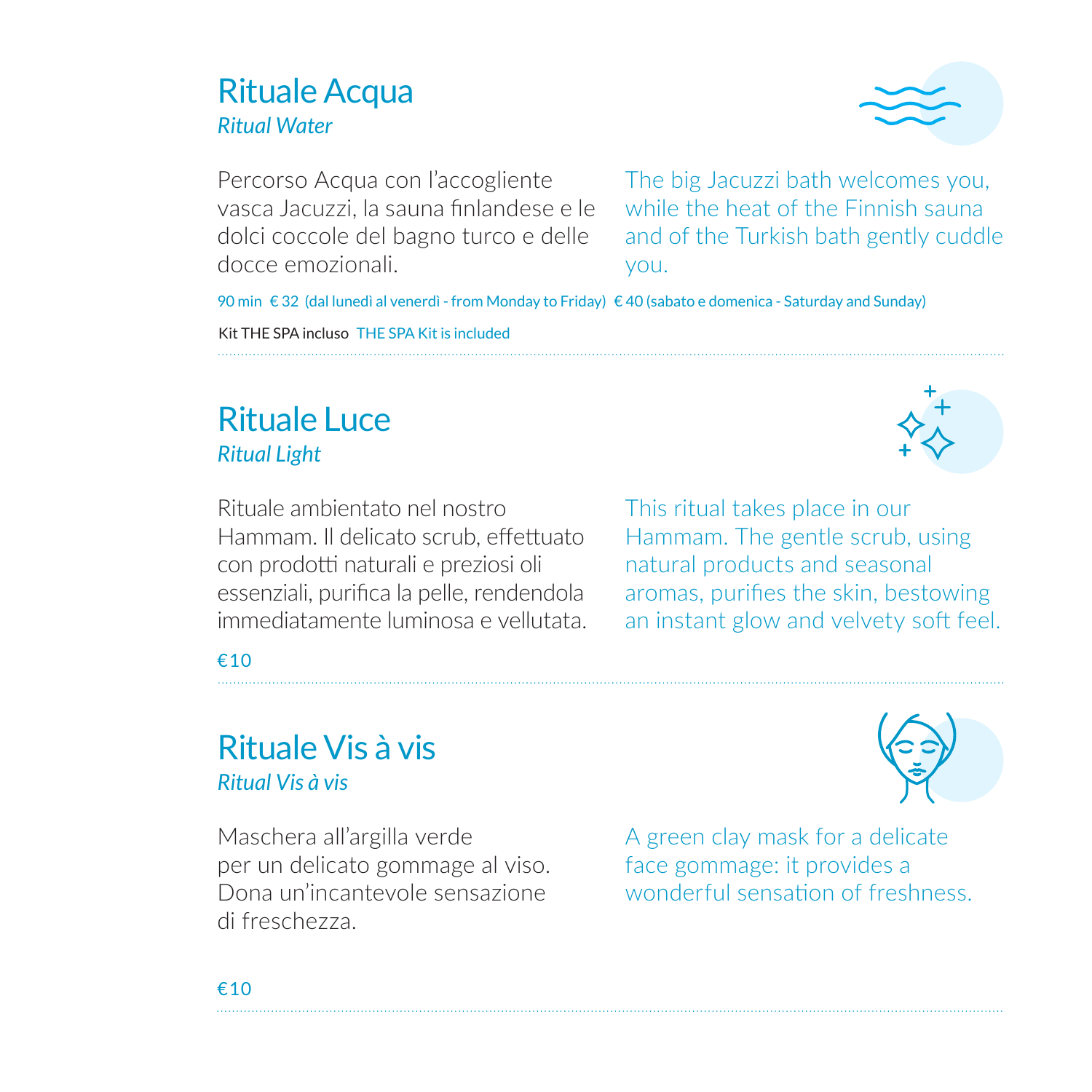# Rituale Effetto lifting viso e collo *Ritual Face and Neck Lifting Effect*



Massaggio rilassante ed energizzante per distendere i muscoli del viso e collo, per riattivare la circolazione e rendere la pelle più tonica ed elastica.

A relaxing and energizing massage to stretch the face and neck muscles, to reactivate the circulation and to make the skin more tonic and elastic.

#### 15 min €15

# Rituale Leggerezza *Ritual Lightness*

Un massaggio plantare e levigante effettuato con essenze di lavanda e rosmarino vi regalerà una sensazione di immediata leggerezza, conferendo vitalità e armonia a tutto il corpo.

A plantar and smoothing massage realized with essences of lavender and rosemary will provide you with an immediate sensation of lightness, offering vitality and harmony to the whole body.

15 min €15

## Happy Spa *Happy Spa*

Scegliete di aggiungere alla vostra esperienza di benessere un cocktail a bordo vasca, degustando le nostre proposte di finger food.

You can enrich your wellness experience with a cocktail by the pool tasting our finger food proposals.

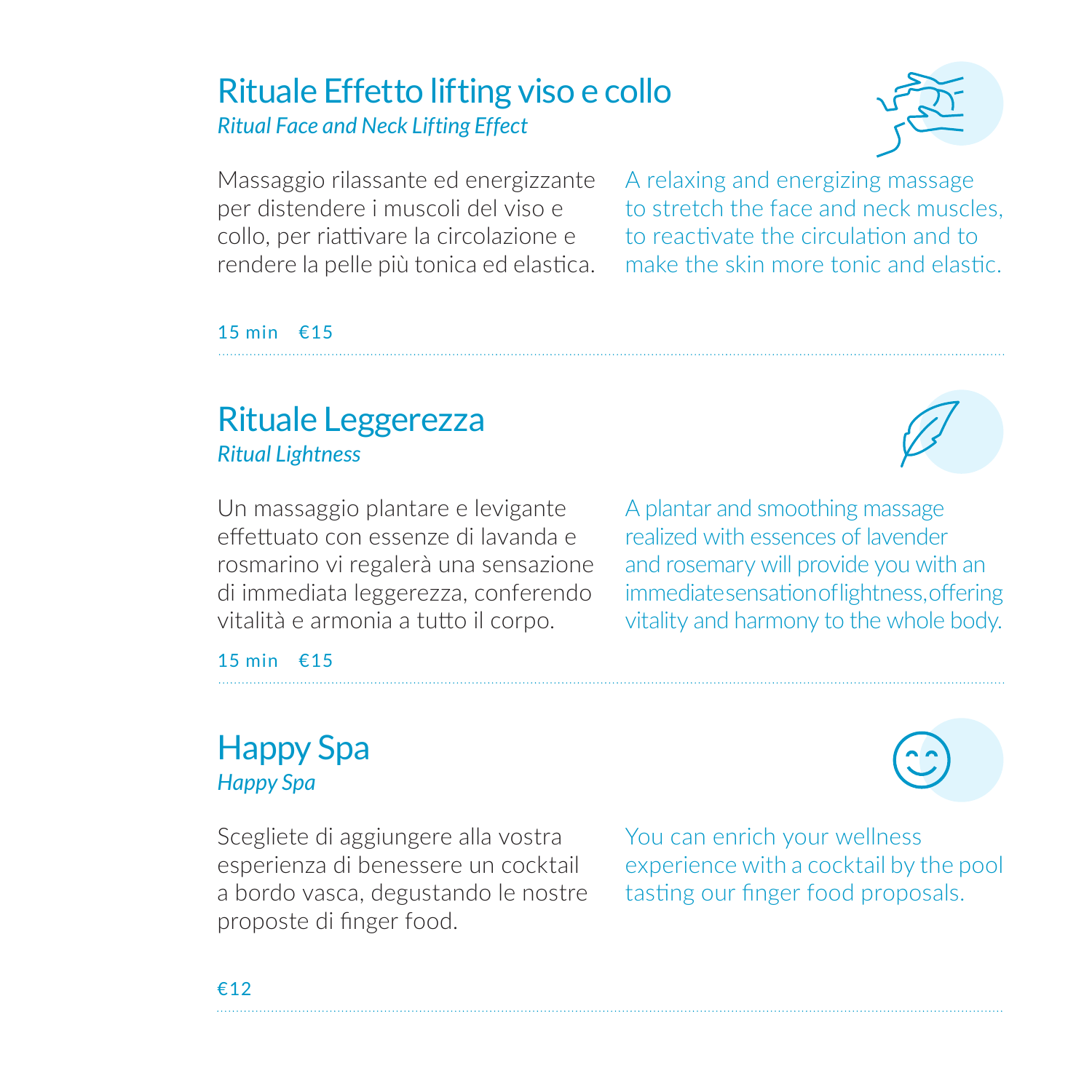#### Percorsi emozionali per due *Emotional paths for two*

The paths can become a moment of wellness to be shared with those you love, with those you care for, with those you wish to have next to you during a relaxing break.

I percorsi possono diventare un momento di benessere da condividere con chi ami, con chi ti sta a cuore, con chi vuoi sentire accanto durante una pausa di relax.

100 min €250

# Bollicine private per due *Private bubbles for two*

Percorso di totale relax composto da cromoterapia e aromaterapia nella cabina di vapore, un intenso massaggio, un flute di champagne accompagnato da frutta fresca.

Path of total relax: a cloud of chromo-therapy and aromatherapy in the vapor cabin, an intense massage and a flute of champagne together with fresh fruit.

#### 100 min €250

È incluso l'ingresso a tutte le aree THE SPA per due persone Entrance to all THE SPA areas for two people is included

# The Spa Suite *The Spa Suite*

Delicato scrub da massaggiare nel bagno turco privato per purificare e preparare la pelle a ricevere l'armonioso e profumato Massaggio Aromaterapico di coppia.

Delicate scrub to be massaged in the private Turkish bath to purify and prepare the skin to receive the harmonious and scented Aromatherapy Massage for couples.

90 min €220





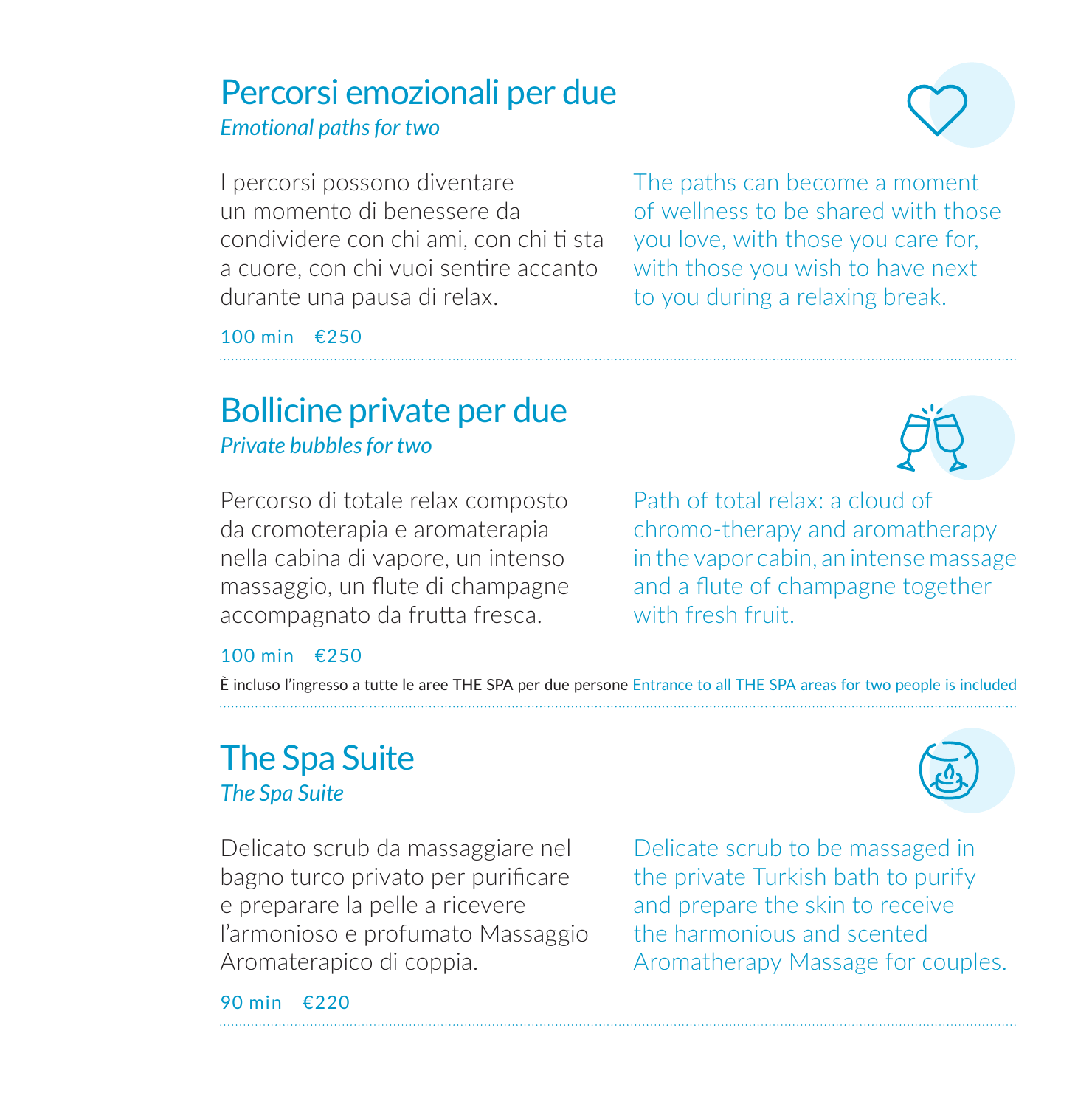## Aromaterapico *Aromatherapy Massage*



Massaggio personalizzato. A seconda degli oli usati, può avere un effetto calmante, riposante, ossigenante, energizzante e rassodante dei tessuti. D'aiuto contro mal di testa e cefalee.

Personalised massage. Depending on the oils used, it can have a calming, restful, oxygenating, energizing and firming effect on skin tissues. It may help against headaches and migraines.

25 min / 50 min €40 / €70

# **Decontratturante** *Decontracting Massage*

Per sciogliere le contratture muscolari: aiuta a riportare il tono normale dei muscoli, ossigenando il corpo e favorendo l'eliminazione delle tossine.

To loosen muscle contractions: it helps to restore normal muscle tone, oxygenating the body and promoting the elimination of toxins.

50 min €70

#### **Drenante** *Drainage*

Favorisce la circolazione linfatica e venosa, depura e distende, favorendo la riduzione di inestetismi come la cellulite.

It fosters lymphatic and venous circulation. It purifies and relaxes, fostering the reduction of blemishes, such as cellulite.

25 min €35